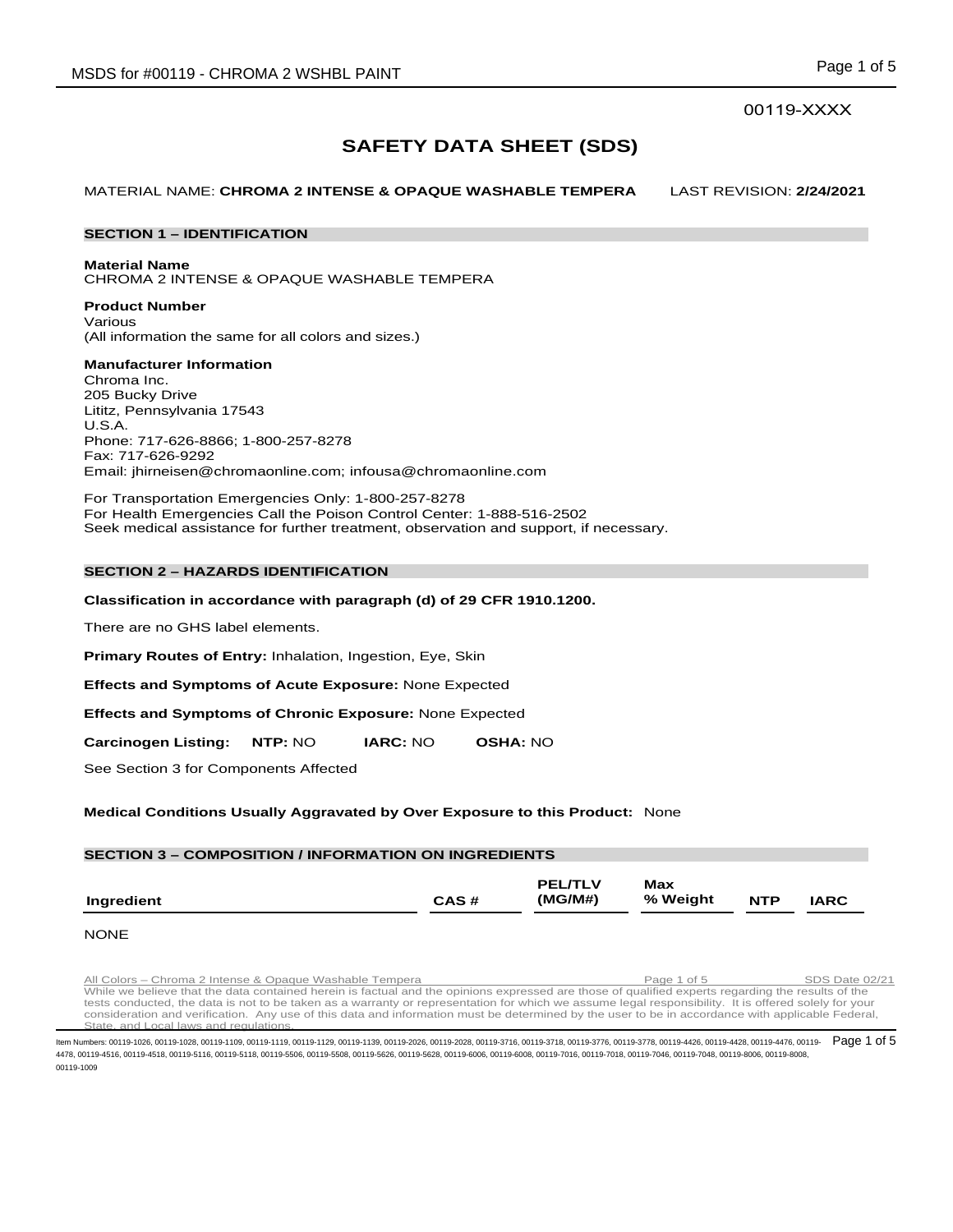#### **SECTION 4 – FIRST AID MEASURES**

| <b>Skin</b>       | Wash skin with soap and water or use a product specifically formulated for water based acrylic<br>removal. If irritation persists seek medical help.                                         |
|-------------------|----------------------------------------------------------------------------------------------------------------------------------------------------------------------------------------------|
| Eye               | Check for and remove any contact lenses.<br>Flush eyes up to 15 minutes with water, holding eye lids open.<br>If irritation persists seek medical help.                                      |
| <b>Inhalation</b> | If person is showing adverse effects, remove person to fresh air.<br>Seek medical help if symptoms occur.                                                                                    |
| Ingestion         | Treat Symptomatically.<br>Never give anything by mouth to an unconscious person.<br>Seek medical help if symptoms occur.<br>If swallowed, call your Poison Control Center at 1-800-222-1222. |
|                   |                                                                                                                                                                                              |

Seek medical assistance for further treatment, observation and support, if necessary.

#### **Advice to Doctor:**

This product carries the A.P. Seal, conforms to ASTM D4236, and is certified non-toxic by a toxicologist in association with the Art & Craft Materials Institute, Hanson, MA 02341 USA.

| <b>SECTION 5 - FIRE FIGHTING MEASURES</b>    |                                              |
|----------------------------------------------|----------------------------------------------|
| Flash Point (Method):                        | N/A                                          |
| <b>Autoignition Temperature:</b>             | N/A                                          |
| Explosion Limits in Air (% by Volume):       | Not Explosive                                |
| <b>Extinguishing Media:</b>                  | No Special Media Required                    |
| <b>Fire Fighting Procedures:</b>             | No Special Fire Fighting Procedures Required |
| <b>Unusual Fire &amp; Explosion Hazards:</b> | Not Combustible                              |

# **SECTION 6 – ACCIDENTAL RELEASE MEASURES**

#### **Steps to be Taken in Case a Material is Spilled**

Clean up in accordance with all applicable regulations. Absorb spillage with non-combustible, absorbent material. For waste disposal, see Section 13.

- **Large Spills:** Stop the flow of material, if this is without risk. Dike the spilled material, where this is possible. Absorb with dry earth, sand or other non-combustible material.
- **Small Spills:** Mop up or absorb with earth, sand or other non-combustible material and transfer to containers for later disposal. Clean surface thoroughly to remove residual contamination. Never return spills to original containers for re-use.

#### **Environmental Precautions**

Avoid discharge into drains, water courses or onto the ground. Use appropriate containment to avoid environmental contamination.

Rul Colors – Chroma 2 Intense & Opaque Washable Tempera<br>While we believe that the data contained herein is factual and the opinions expressed are those of qualified experts regarding the results of the tests conducted, the data is not to be taken as a warranty or representation for which we assume legal responsibility. It is offered solely for your consideration and verification. Any use of this data and information must be determined by the user to be in accordance with applicable Federal, State, and Local laws and regulations.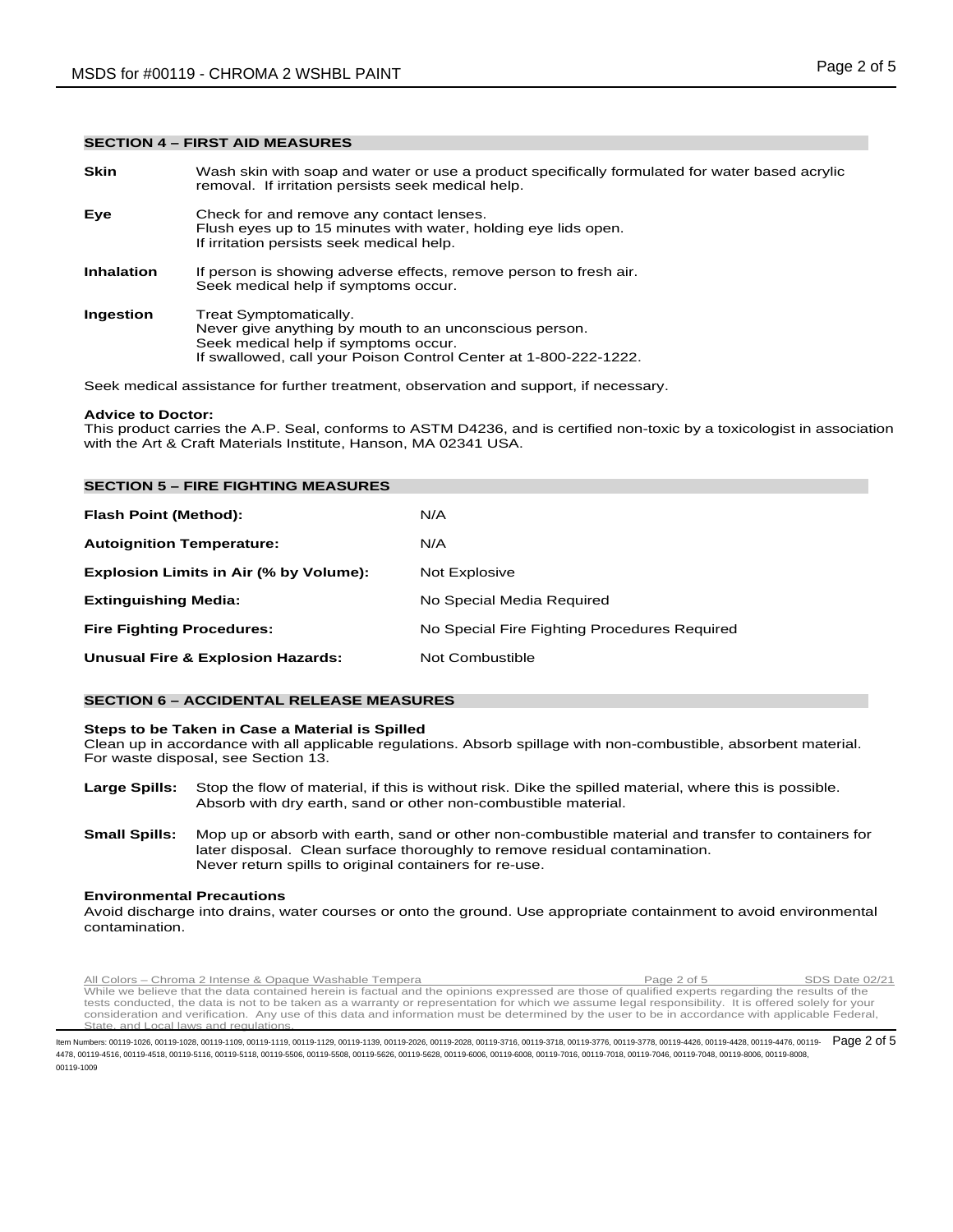# **SECTION 7 – HANDLING & STORAGE**

#### **Precautions for Safe Handling**

Good industrial hygiene practice requires that exposure be maintained below the TLV. This is preferably achieved through the provision of adequate ventilation. When exposure cannot be adequately controlled in this way, personal respiratory protection should be employed.

Avoid contact with eyes. Avoid skin contact.

Observe good hygiene practices; wash hands after use.

# **Storage Requirements**

Store at room temperature; keep from freezing. Recommended storage conditions are between 34° F and 122° F (1° C and 50° C). Store in original tightly closed container.

# **SECTION 8 – EXPOSURE CONTROLS / PERSONAL PROTECTION**

| <b>Respiratory Protection &amp; Special Ventilation Requirements:</b> None needed under normal conditions of use |                                            |
|------------------------------------------------------------------------------------------------------------------|--------------------------------------------|
| <b>Protective Gloves:</b>                                                                                        | None needed under normal conditions of use |
| <b>Eye Protection:</b>                                                                                           | None needed under normal conditions of use |
| <b>Other Protective Equipment:</b>                                                                               | None needed under normal conditions of use |
| <b>Engineering Controls:</b>                                                                                     | None Required                              |

#### **Hygienic Work Practices**

Always observe good personal hygiene measures, such as washing after handling the material and before eating, drinking and/or smoking.

# **SECTION 9 – PHYSICAL AND CHEMICAL PROPERTIES**

**Boiling Point:** N/A **Specific Gravity (H2O=1):** N/A **Vapor Pressure: N/A<br><b>Specific Vapor Density (AIR=1):** N/A **Specific Vapor Density (AIR=1):** N/A **Evaporation Rate:** Slower than Ether

**Reactivity in Water: Non-Reactive** 

**Appearance & Odor:** Liquid tempera paints in assorted colors. May have slight ammonia smell.

# **SECTION 10 – STABILITY AND REACTIVITY**

**Stability (Conditions to Avoid): 31 Mone**<br>**Incompatibility (Materials to Avoid):** 8 None **Incompatibility (Materials to Avoid):** None **Hazardous Decomposition Products: Hazardous Polymerization Products:** None

#### **SECTION 11 – TOXICOLOGICAL INFORMATION**

**Acute Effects Associated with the use of this material:** None Expected The summated LD50 is 21400 mg/kg.

The summated LC50 is 41684 mg/cubic meter.

This product is not considered to be a known or suspected human carcinogen by NTP, IARC or OSHA (see section 3)

All Colors – Chroma 2 Intense & Opaque Washable Tempera **Page 3 of 5** SDS Date 02/21 While we believe that the data contained herein is factual and the opinions expressed are those of qualified experts regarding the results of the tests conducted, the data is not to be taken as a warranty or representation for which we assume legal responsibility. It is offered solely for your consideration and verification. Any use of this data and information must be determined by the user to be in accordance with applicable Federal, State, and Local laws and regulations.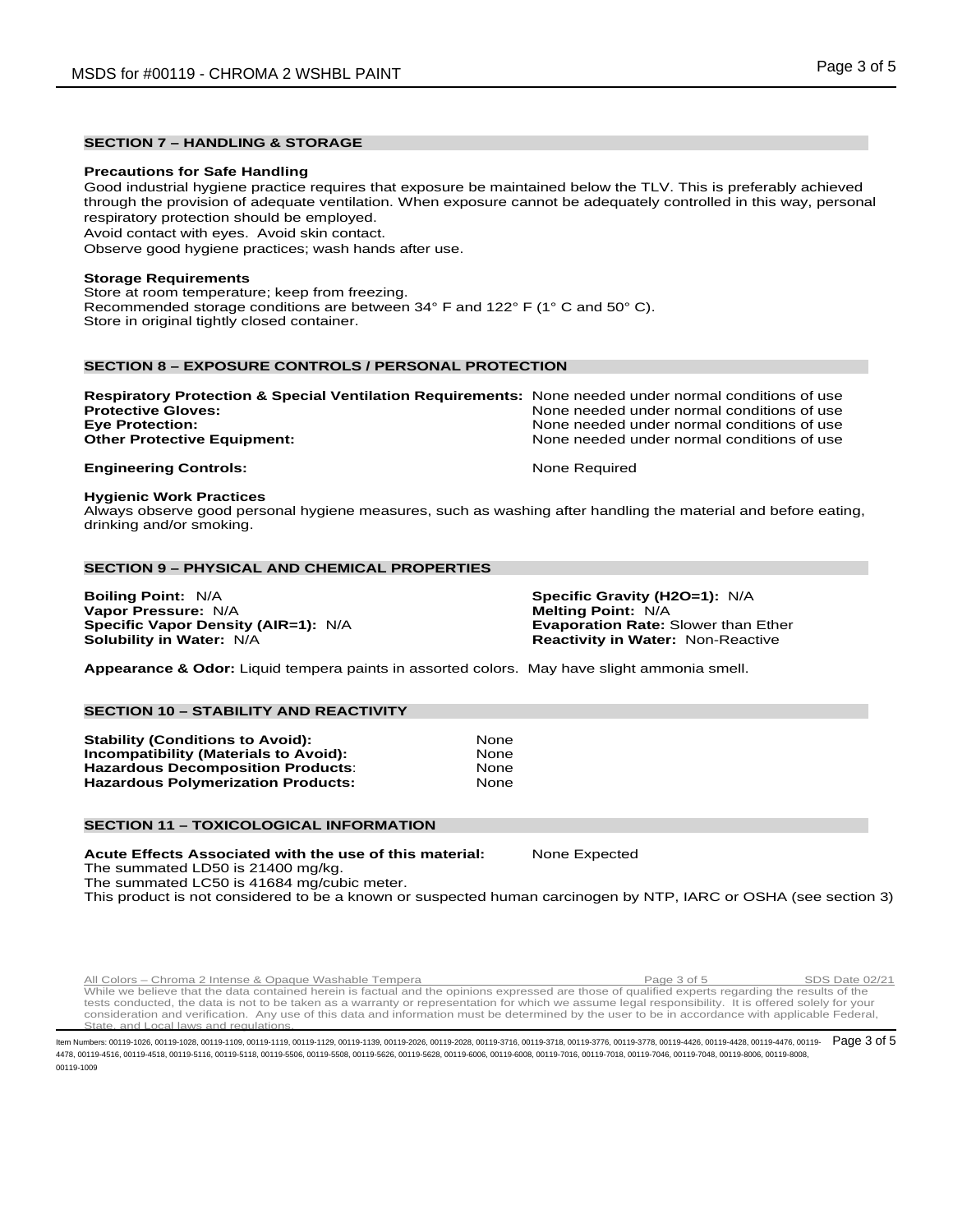# **SECTION 12 – ECOLOGICAL INFORMATION**

#### **Ecotoxicity**

The product is not classified as environmentally hazardous. No harmful effects known other than those associated with suspended inert solids in water.

#### **SECTION 13 – DISPOSAL CONSIDERATIONS**

# **RCRA Hazard Class (40 CFR 261):** This product is not classified as hazardous waste.

#### **Waste Disposal Method**

Dispose of in accordance with International, Federal, State and Local regulations.

# **SECTION 14 – TRANSPORTATION INFORMATION**

**U.S. DOT (49 CFR 172.101):** This product is not a hazardous material as classified by CFR 172.101.

# **SECTION 15 – REGULATORY INFORMATION**

#### **US Federal Regulations**

Contents of this SDS comply with OSHA Hazard Communications Standard 29 CFR 1910.1200 EPA SARA TITLE III Chemical Listings: None

| Section 302.4 Extremely Hazardous Substances (40 CFR 355): |      |
|------------------------------------------------------------|------|
| Section 313 Toxic Chemicals (40 CFR 372):                  | None |

#### **International Regulations**

#### **Canadian WHMIS:**

This product is a controlled product under Canada's Workplace Hazardous Materials Information System. It contains the following toxic or highly toxic materials: None

#### **Supplemental State Compliance Information**

#### **US, New Jersey Right-to-Know**

This product contains the following chemical(s) listed under New Jersey's Right to Know Program: Ammonia Hydroxide

#### **US, Washington Children's Safe Products Act**

This product contains the following chemical(s) requiring notification to the State of Washington under their Children's Safe Products Act: None

#### **Under CPSC's consumer product regulations (16CFR1500.3 and 150014), this product has the following required acute and chronic hazard labeling:** None

All Colors – Chroma 2 Intense & Opaque Washable Tempera **Page 4 of 5** SDS Date 02/21 While we believe that the data contained herein is factual and the opinions expressed are those of qualified experts regarding the results of the tests conducted, the data is not to be taken as a warranty or representation for which we assume legal responsibility. It is offered solely for your consideration and verification. Any use of this data and information must be determined by the user to be in accordance with applicable Federal, State, and Local laws and regulations.